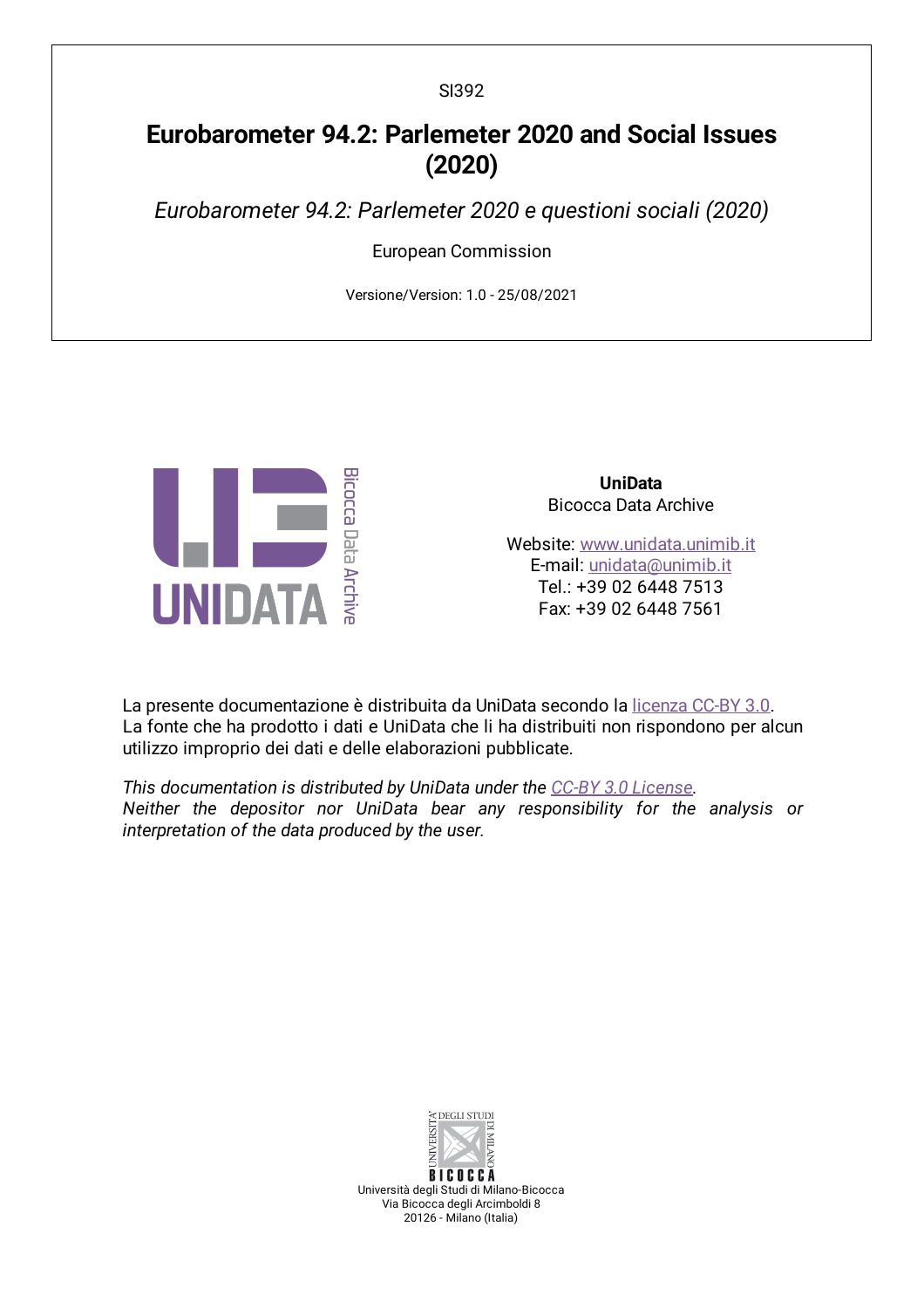

**GESIS Study number ZA7750 ICPSR Study Number** *[not yet assigned]*

#### **EUROBAROMETER 94.2**

Carried out by Kantar Public Brussels on request of the EUROPEAN COMMISSION, Directorate-General Communication (COMM.A.3.: Media monitoring and Eurobarometer) and the EUROPEAN PARLIAMENT, Directorate General Communication, between November 20 and December 21, 2020.

Archive pre-release, dataset version 1.0.0 as of July 7, 2021

This dataset edition has not yet passed the complete archive processing and documentation, such as complete variable documentation for online data browsing and analysis in ZACAT [\(https://zacat.gesis.org\)](https://zacat.gesis.org/). Basic checks have been performed; technical variables, protocol variables and variable labels have been adapted to archive standards for the EUROBAROMETER series.

**Please note that this Eurobarometer wave was collected during the 2020 Coronavirus pandemic. It therefore deviates from previous Eurobarometer waves in several aspects, including the mode of data collection, the presence resp. formulation of certain demographic and interview protocol variables, and the source materials delivered to GESIS. For further details on the mode of data collection please refer to the Technical Specifications in the basic bilingual questionnaire.**

**The variable names of the demographic items have been adjusted to the series standard.**

#### Proposed citation

European Commission and European Parliament, Brussels: Eurobarometer 94.2, November-December 2020. Kantar Public, Brussels [Producer]; GESIS, Cologne [Publisher]: ZA7750, dataset version 1.0.0, doi:10.4232/1.13722

#### Survey instruments

For question wording, answer category text, interviewer instructions or question routing, please see the BASIC BILINGUAL QUESTIONNAIRE and the respective national field questionnaires. The basic questionnaire also includes a technical description of this EUROBAROMETER survey.

The national field questionnaires in the different language versions are available through the GESIS Eurobarometer web pages (STUDY PROFILES), the ZACAT online data catalogue, or the Eurobarometer study descriptions in the data holding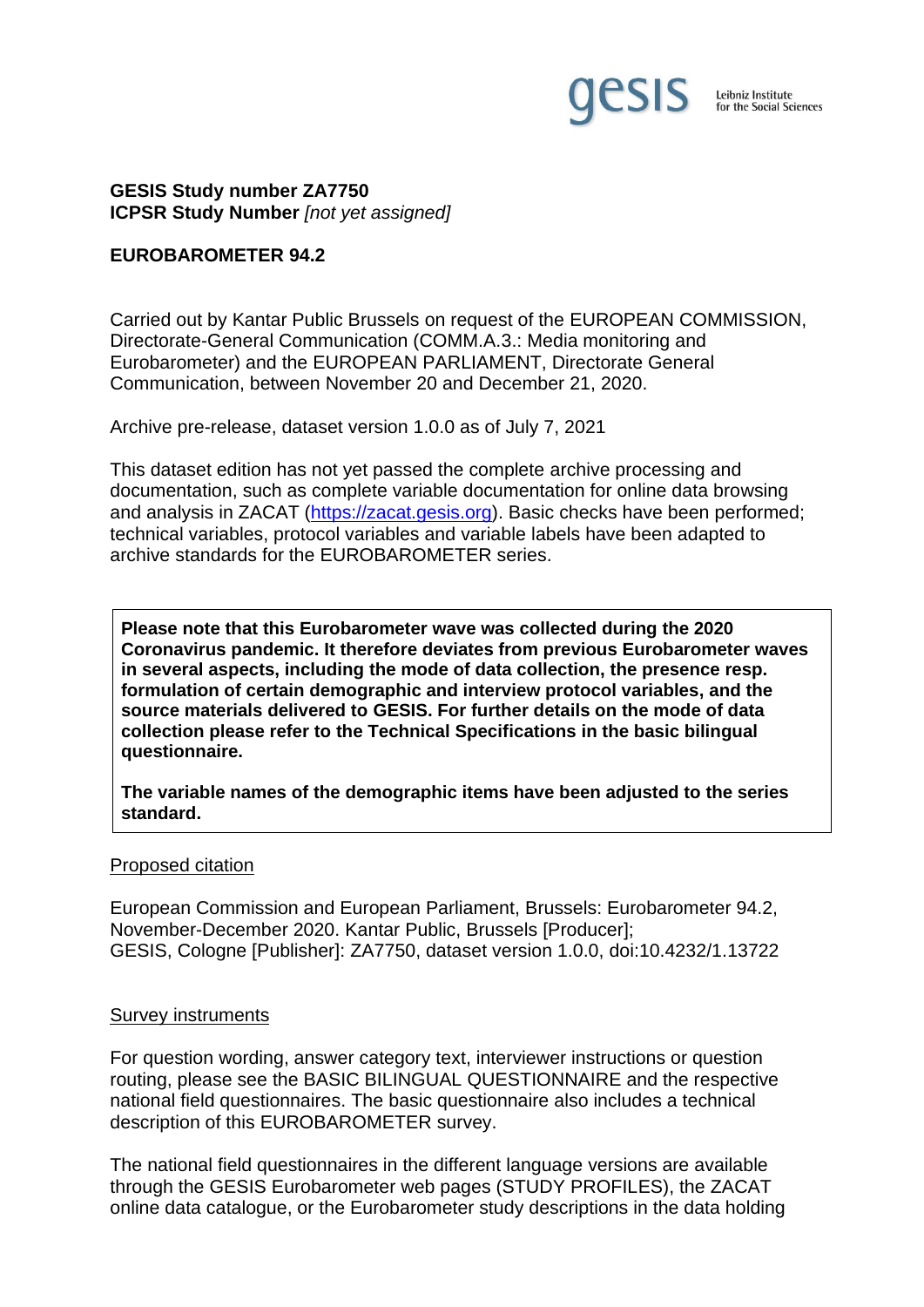catalogue (DBK), as soon as all embargos have been lifted, if applicable.

## Weighting information

In general, the Standard and Special Eurobarometer datasets provide for two types of weighting, a post-stratification weighting and a population size weighting.

For each sample (country or lower level region) through the **post-stratification weighting** procedure a comparison is carried out between the sample composition and a proper universe description. The universe description is made available by the National Survey Research Institutes and/or by EUROSTAT. On this basis a national weighting procedure, using marginal and intercellular weighting, is applied. As such in all countries, minimum sex, age, region NUTS II (basic regions as defined by the EUROSTAT nomenclature of territorial units for statistics), and size of locality are introduced in the iteration procedure. This post-stratification weighting is also referred to as redressment or non-response weighting. A design weight which would adjust for unequal selection probabilities (depending on the household size) is not made available.

The **population size weighting** factor corrects for the fact that most samples are of almost identical size, no matter how large or small the populations are from which they were drawn. These weights ensure that each country as well as each lower level sample (East and West Germany) are represented in proportion to its population size within different country/sample groupings, or according to the historical states of European unification (e.g. founder members, new members, Euro zone) in the case of the EUROPEAN WEIGHTS, or within the whole country in the case of Germany (WEIGHT SPECIAL GERMANY).

The **population size weights** all include the post-stratification weighting factors. The EUROPEAN WEIGHTs adjust each sample in proportion to its share in the total population aged 15 and over of the European Union (formerly European Community) or in accordance with its historical compositions. These adjustments are based on population figures published by EUROSTAT in the Regional Statistics Yearbook. Between Eurobarometer 33 and 54.1 adjustments to the predefined standard sample size is taken into account. In general, all samples which do not belong to the respective group of countries/samples under consideration are excluded from calculation.

The application of post-stratification weights is **recommended for descriptive (univariate) analysis**. Meaningful descriptive results for groups of countries or for countries with separate samples (Germany) require population size weighting. Official Eurobarometer reports are always based on weighted data.

The following weights are provided for Eurobarometer 94.2:

**W1** (WEIGHT RESULT FROM TARGET) reproduces the real number of cases for each country. East and West German samples are weighted separately. This weight in its function corresponds to former NATION WEIGHT II (until EUROBAROMETER 31).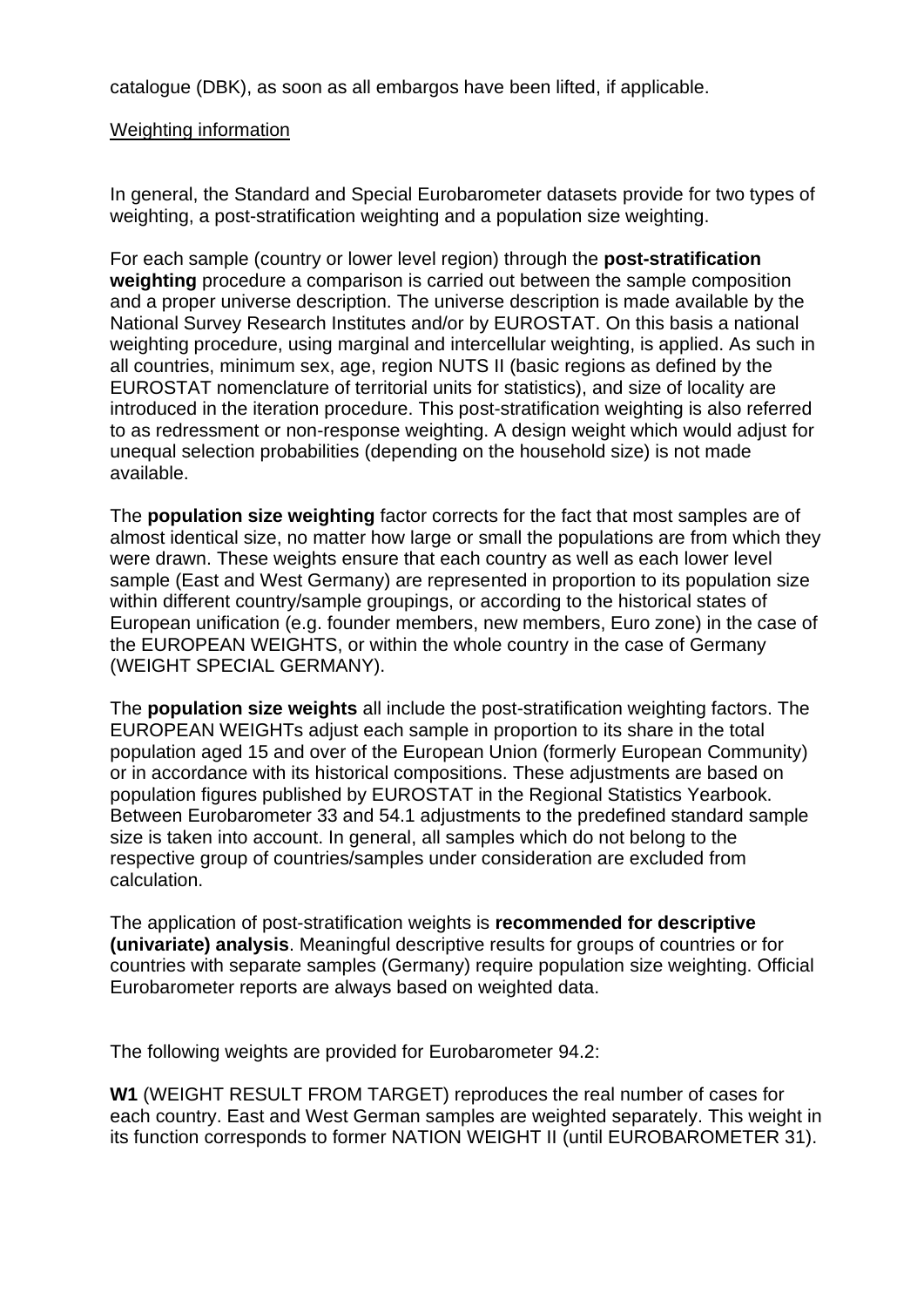**W3** (WEIGHT GERMANY) adjusts the East and the West German samples to their respective proportions in the united Germany. All other samples are excluded. This weight should be used whenever the united Germany is to be analysed as a whole.

**W22** (WEIGHT EU27) includes all 25 member countries after the 2004 enlargement, and the new members as of 2007 Romania and Bulgaria.

**W14** (WEIGHT EU25) refers to the EU member countries as of the 2004 enlargement; **W13** (WEIGHT EU NMS 10) to the group of the ten new members at times. In both cases all other samples are excluded from calculation.

**W11** (WEIGHT EU15) refers to the EU members after the 1995 enlargement. All other samples are excluded from calculation; **W10** (WEIGHT EU NMS 3) separates the three new members at times.

**W9** (WEIGHT EU12+) includes East Germany; **W7** (WEIGHT EU10) in addition excludes Spain and Portugal (enlargement 1986), and the latter two include East Germany; **W6** (WEIGHT EU9+) also excludes Greece (enlargement 1981), and the latter two include East Germany.

**W5** (WEIGHT EU6) refers to the six EC founder members: France, Belgium, the Netherlands, West Germany, Italy, and Luxembourg and the latter two include East Germany. All other samples are excluded from calculation.

**W23** (EU28) refers to the EU28 countries (EU27 plus Croatia; membership as of July 2013; UK not present in the dataset); **W94** (WEIGHT EU NMS 13) groups the 13 new member countries for the enlargement period 2004 to 2013.

**W97** (WEIGHT EU CC BALKANS) separates the group of Balkan Candidate Countries Macedonia, Montenegro, Serbia and Albania. In each case all other samples are excluded from calculation.

**W92** (WEIGHT TOTAL) refers to the total of all countries / samples as a whole, i.e. EU28 minus UK.

**W85** (WEIGHT EURO ZONE 19 EU27B) adds LITHUANIA to the group of EURO zone countries as of January 2015. **W86** (WEIGHT NON-EURO ZONE 19 EU27B) references the EU27B countries which as of January 2020 did not introduce the common currency.

### Remarks about this dataset version

- Question module QA "Parlemeter 2020" was implemented on behalf of and financed by the European Parliament. It partly replicates questions formerly asked in the framework of Eurobarometer 92.2 (ZA7580) Eurobarometer 91.5 (ZA7576), and Eurobarometer 88.1 (ZA6925).
- Question module QB "Social Issues" was newly introduced.
- Question module QC is currently under embargo.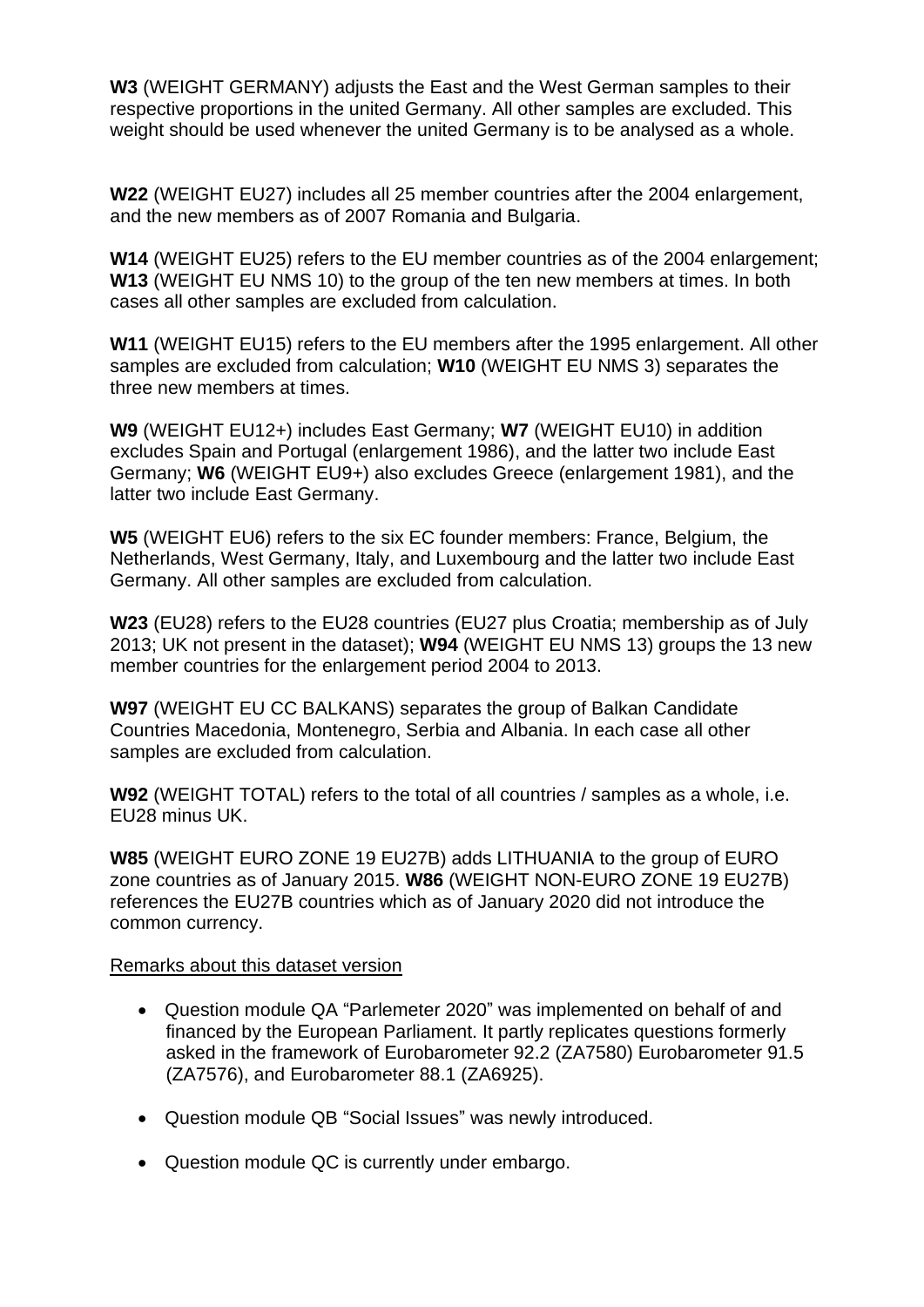- Starting with Eurobarometer 89.2 no separate sample is drawn for Northern Ireland, which is now covered by the sample for the United Kingdom. Accordingly, the formerly available weight variable w4 "WEIGHT UNITED KINGDOM" is obsolete and no longer included in the dataset.
- The names of several demographic variables have been changed to the Eurobarometer series standard.
- Due to a correction of some country group weights there are minor discrepancies with the published Excel volumes AA (groups of countries).
- 85 respondents state their nationality to be "Other" without mentioning any additional nationality in q1 ("NATIONALITY"). According to the questionnaire the interview should have been closed for these respondents.
- For variables qa13b ("MOST USED MEDIA LAST 7 DAYS 2ND") the official Excel volumes and a crosstabulation of qa13a and qa13b both suggest that respondents answering "Don't know" in qa13a have not been presented qa13b. However, the questionnaire does not contain such a filtering instruction (see the filtering instruction for qa14b). Qa13b was corrected by GESIS to reflect the suspected filtering. The positive responses are not affected by this adjustment.
- For d73 ("DIRECTION THINGS ARE GOING …") the questionnaire includes an item about the respondents' personal lives. This variable has not been made available, and it is not part of the official table volumes and the report.
- Data for protocol variables p2 (time of interview), p3 (duration of interview), p8 (postal code), p9 (sample point number), and p10 (interviewer number) have not been made available.
- The fieldwork dates implied by the values in protocol variable p1 (date of interview) differ slightly from those indicated in the technical specifications provided by Kantar for several countries.
- The variables summarizing household sizes (d40abc and d40 d11) have been corrected by GESIS.
- The number of persons present (p4) and respondent cooperation (p5) are available only for the CAPI interviews. This completely excludes the BE, CZ, EE, FI, GR, IE, LT, LU, and SI samples as well as a part of the DE, DK, LV, MT, SE, and SK samples.
- Checks for duplicate case identification numbers and cases have been performed: The case id variables appointed by Kantar are not unique. However, the dataset has been checked for duplicate cases on the base of 64 selected non-technical (substantial) variables without evidence for any duplicate.